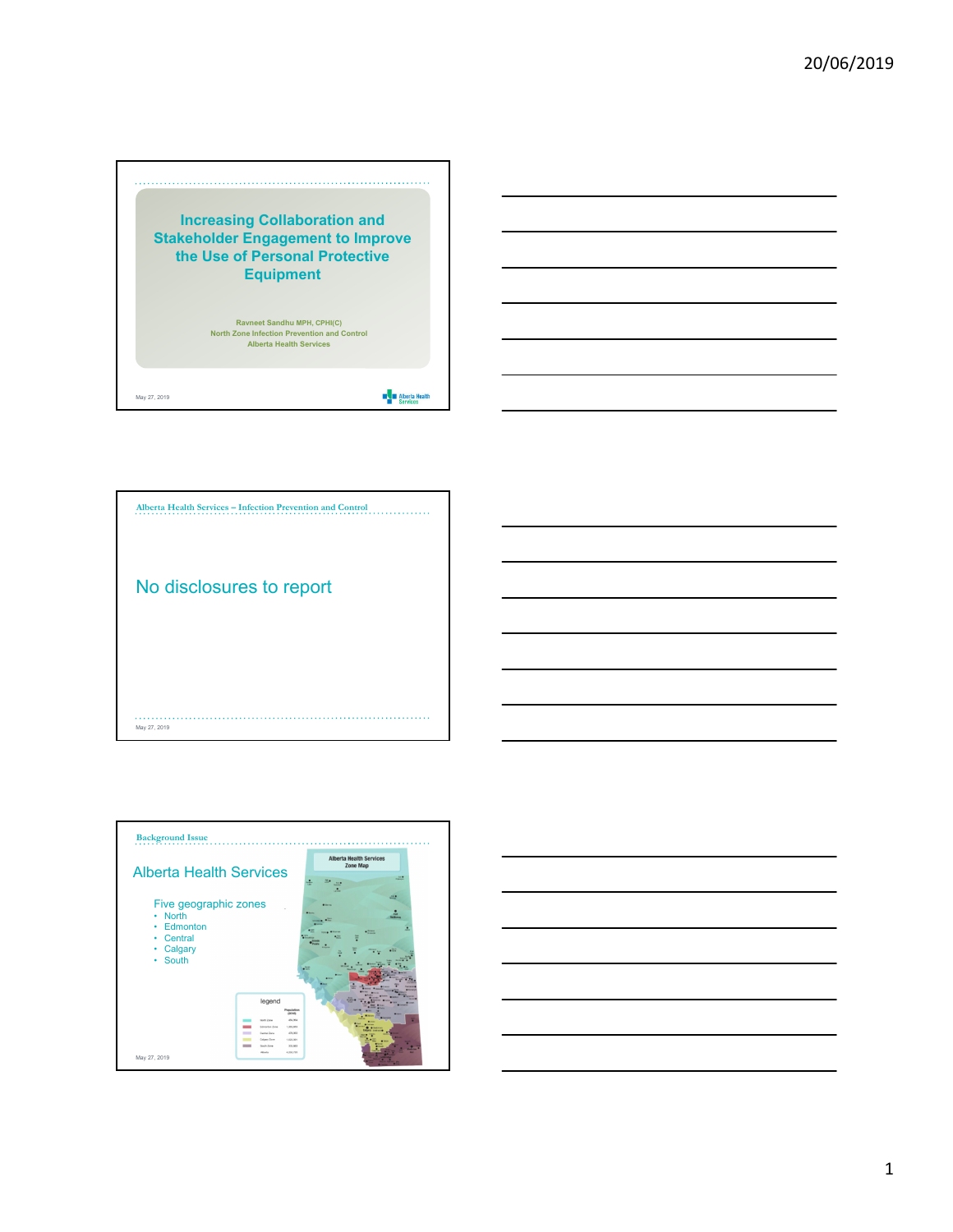









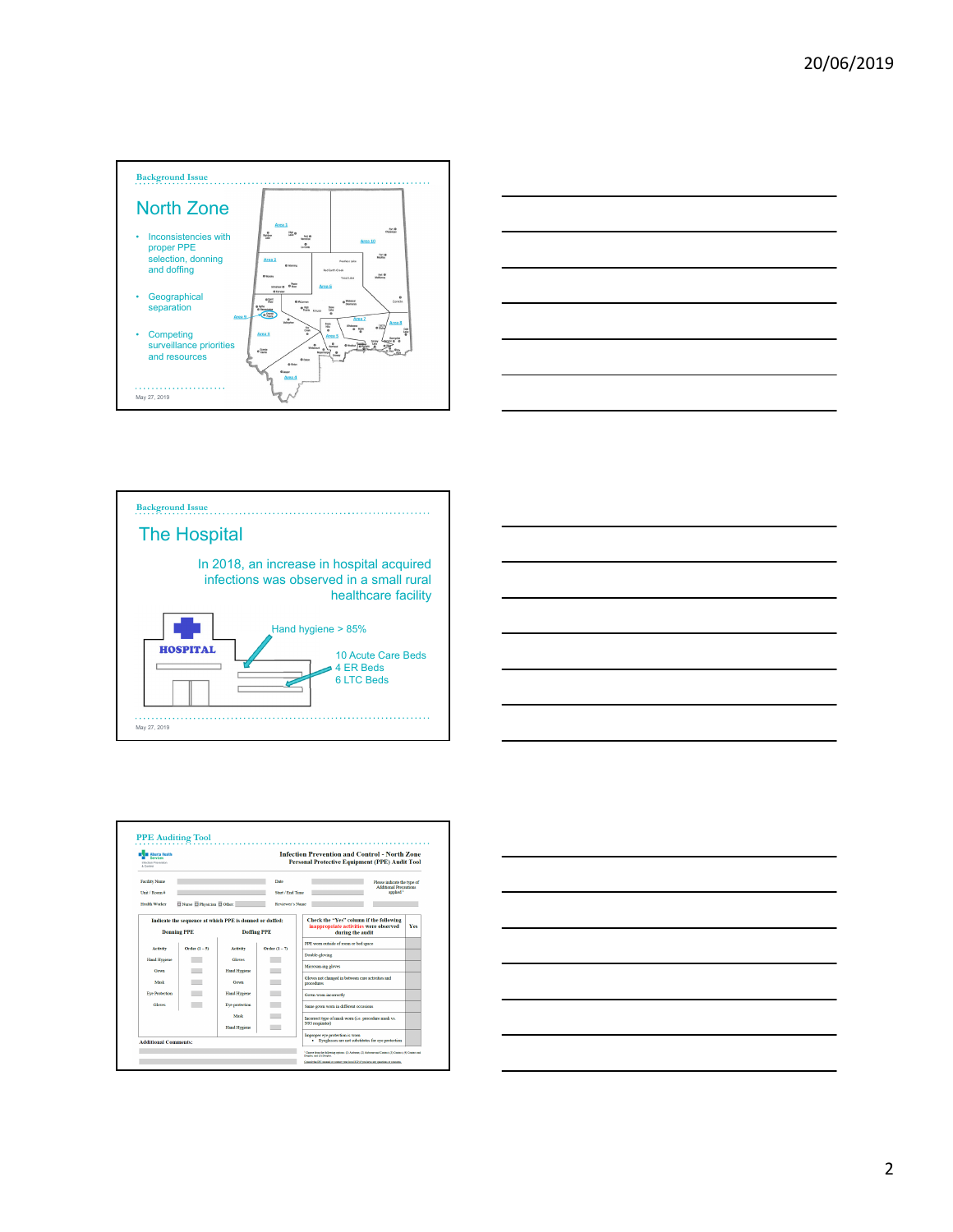







3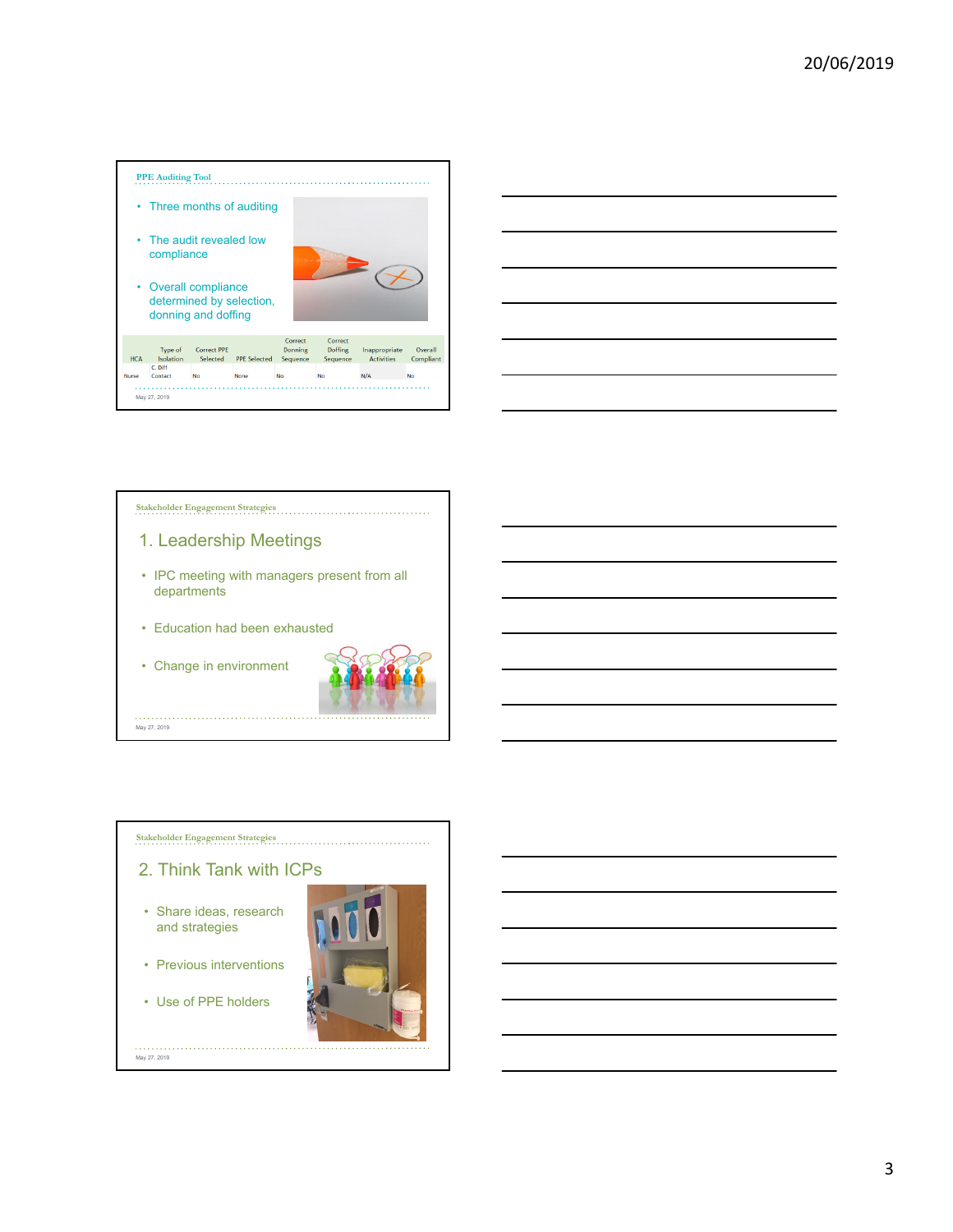







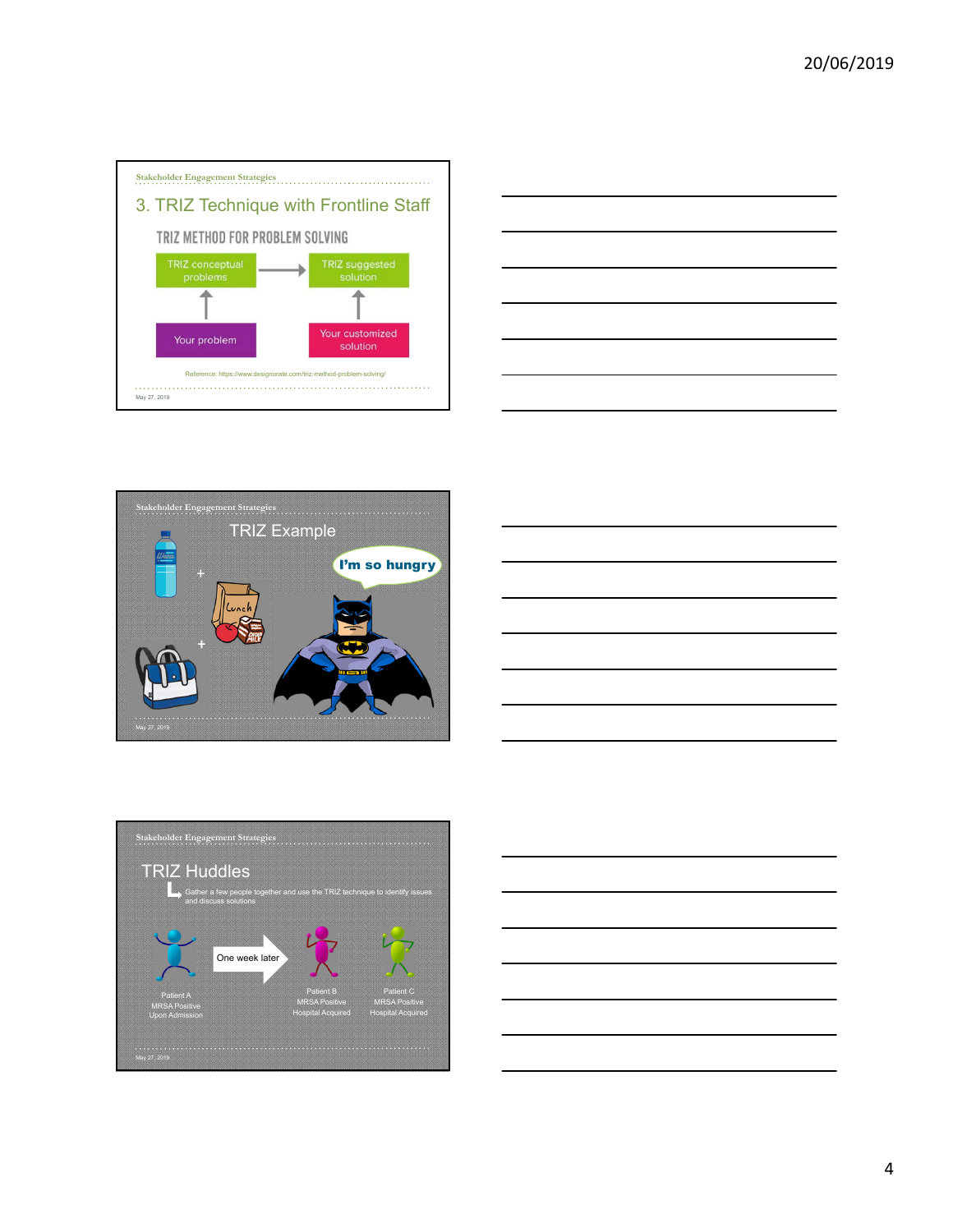